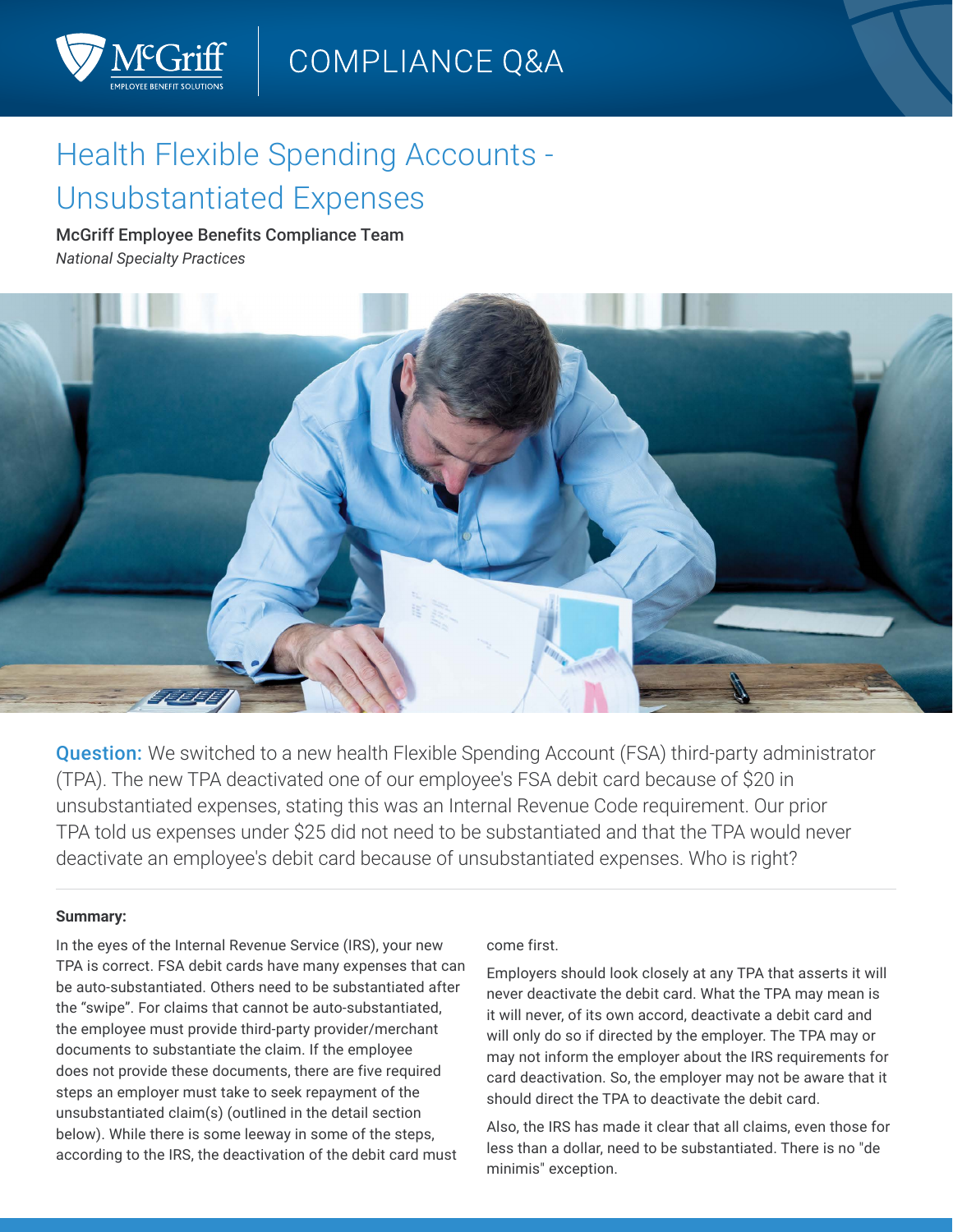*If FSA claims are not substantiated, the IRS could assert that the employer's entire cafeteria plan is invalid. All employees who believed they were pre-taxing benefits would be taxed.*



If FSA claims are not substantiated, the IRS could assert that the employer's entire cafeteria plan is invalid. All employees who believed they were pre-taxing benefits would be taxed. This would include amounts paid on a pre-tax basis not only for the FSA but also for group medical, dental, vision

etc. If this failure is discovered in a subsequent tax year, there would likely be interest and penalties for employees, employer penalties for a failure to withhold, and both employee and employer FICA and FUTA implications.

## **Detail:**

#### *A. Substantiation Generally*

In Revenue Ruling 2003-43, the IRS stated all FSA claims must be substantiated, but noted the Code itself did not provide specifics on substantiation methods. That Revenue Ruling was the first substantial guidance on autosubstantiation of FSA claims with a debit card. Revenue Ruling 2003-43 is also significant in establishing what would not constitute substantiation. In this Revenue Ruling, the IRS rejected sampling techniques based on transaction amounts. For example, a review of 20 percent of dental office transactions paid with the card that have not been otherwise substantiated and are above \$100 would not constitute valid substantiation. Similarly, the IRS rejected substantiation procedures where card transactions below a low dollar threshold (e.g., \$25) were not substantiated.

Therefore, any TPA that informs an employer that small claims do not need substantiation is providing guidance contrary to Revenue Ruling 2003-43.

#### *B. Auto-Substantiation*

The IRS does allow auto-substantiation for certain debit card transactions. An explanation of all the "ins and outs" of these rules is beyond the scope of this Q&A; but, for medical providers as well as for what are known as "90% pharmacies," the categories of transactions that can be auto-substantiated are: co-pays matching claims, recurring previously approved claims, and real-time verified claims. Also, many merchants, even those who are not medical providers or 90% pharmacies, have instituted an inventory information approval system (IIAS) that can work with debit cards for auto-substantiation.<sup>1</sup> Still, a number of debit card transactions cannot be auto-substantiated. This is especially true for dental, chiropractic, and medical expenses that don't match exactly to dental or medical co-pays. While these debit card transactions are not substantiated at the time of the "swipe," they are still unlike other claims in that they are subject to after-the-fact substantiation after payment instead of substantiation before payment. The employee's failure to follow through with this after-the-fact substantiation is what usually triggers the required "pay and chase" procedures discussed on the following page.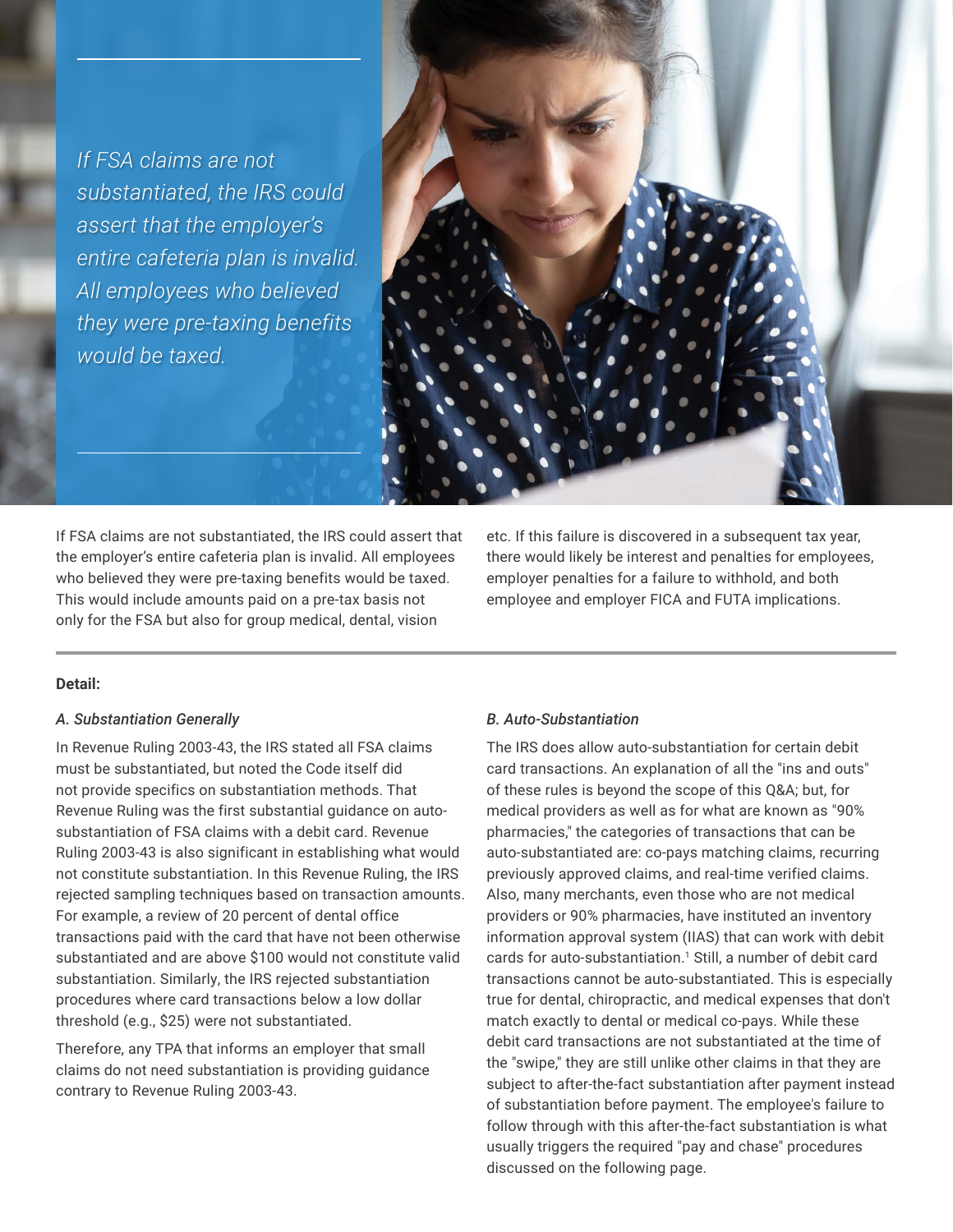#### *C. After-the-Fact Substantiation/Pay and Chase*

Revenue Ruling 2003-43 and the proposed cafeteria plan regulations are consistent that certain procedures must be followed for claims that are not substantiated. Under the proposed regulations, the following steps/procedures must be followed in order.<sup>2</sup>

- 1. Until the amount of the improper payment is recovered, the debit card must be de-activated and the employee must request payments or reimbursements of medical expenses from the FSA through other methods (for example, by submitting receipts or invoices from a merchant or service provider through a manual claim submission).
- 2. The employer demands the employee repay the cafeteria plan an amount equal to the improper payment.
- 3. If, after the demand for repayment of improper payment..."the employee fails to repay the amount of the improper charge, the employer withholds the amount of the improper charge from the employee's pay or other compensation, to the full extent allowed by applicable law."
- 4. If, after procedures 2-3, any portion of the improper payment remains outstanding after attempts to recover the amount ... "the employer applies a claims substitution or offset to resolve improper payments, such as a reimbursement for a later substantiated expense claim that is reduced by the amount of the improper payment. So, for example, if an employee has received an improper payment of \$200 and subsequently submits a substantiated claim for \$250 incurred during the same coverage period, a reimbursement for \$50 is made."
- 5. If, after procedures 2-4, the "employee remains indebted to the employer for improper payments, the employer, consistent with its business practice, treats the improper payment as it would any other business indebtedness."

In 2014, however, the IRS issued a Chief Counsel's Advice Memorandum (Advice Memorandum) about the pay-andchase rules. Under this Advice Memorandum, the IRS stated steps 2-4 above could be applied in any order as long as they were applied consistently among employees. What this means is that step 1, deactivating the debt card, must be the first step in any procedure. Step 5, which is essentially including the amount of the unsubstantiated expense in the income of the employee after exhausting collection procedures, must come last. Also, steps 2 and 4 should be performed during the "period of coverage" (almost always the plan year) in which the claim was paid.



The one exception appears to be that the employer should go directly to step 5 where steps 2 through 4 have not been performed during the plan year.

The Advice Memorandum should not, however, be read to give the employer the leeway to just skip steps 2-4 during the plan year and go to step 5 during the subsequent year. First, the Advice Memorandum indicates step 5 should come last. Second, the IRS stated "forgiveness of improper payments as uncollectible business indebtedness should be the exception rather than a routine process. Repeated inclusion in income of improper payments suggests that proper substantiation procedures are not in place or that the payments may be a method of cashing out unused FSA amounts." In other words if an employer, year after year, defaults to including unsubstantiated amounts in an employee's income, that demonstrates a lack of substantiation and the entire cafeteria plan could be jeopardized as discussed later in this Q&A.

The reference to going to step 5 where steps 2 through 4 have not been accomplished during the plan year, therefore, likely alludes to instances where the improper payment is made toward the end of the plan year, and there is simply no time to go through steps 2-4.

Also, please note, step 3 (with regard to withholding from pay) stipulates this procedure should be applied only "to the full extent allowed by applicable law." Before applying this step, an employer should check any applicable state law on withholding amounts from pay or wages.<sup>3</sup>